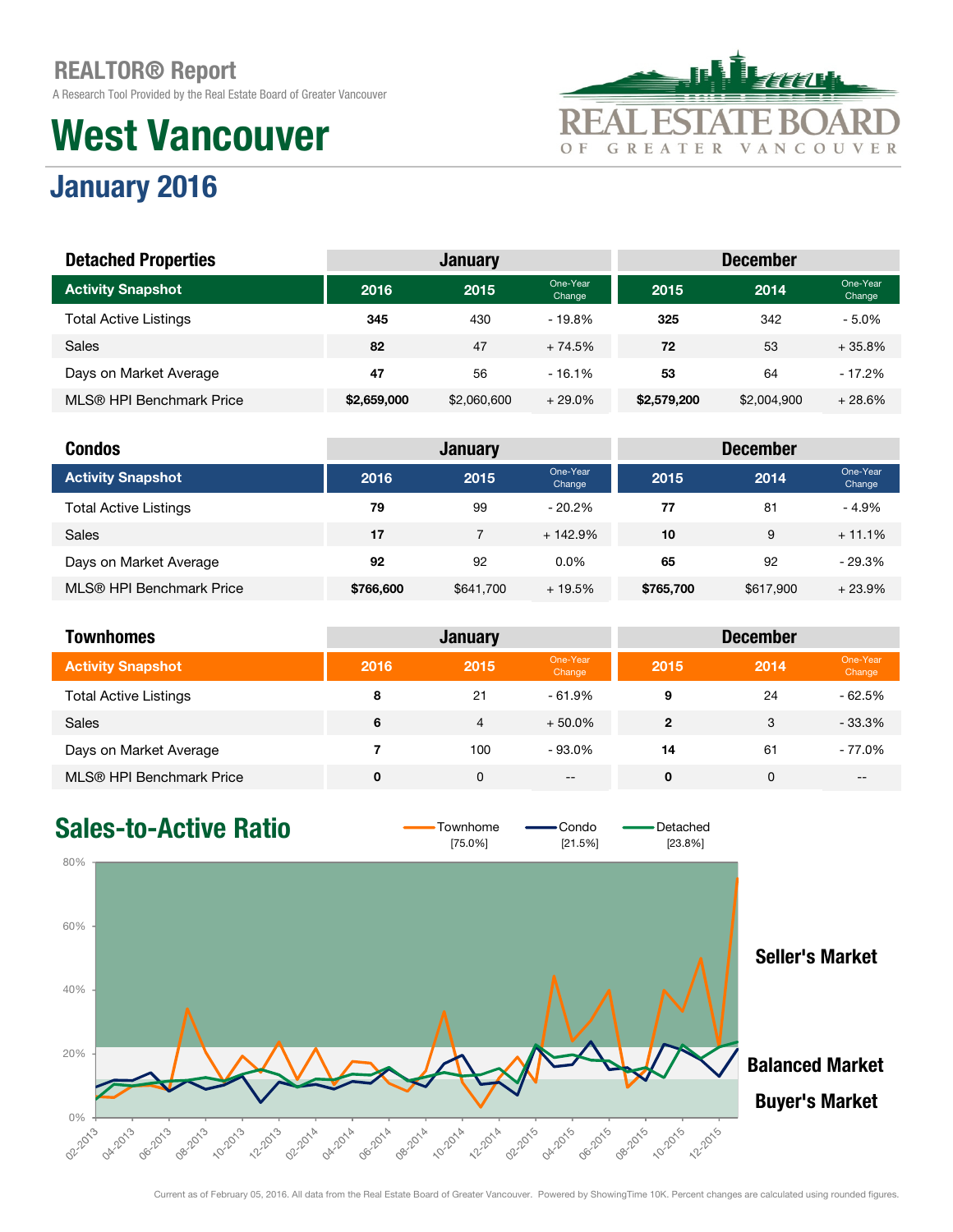A Research Tool Provided by the Real Estate Board of Greater Vancouver

## West Vancouver



## Detached Properties Report – January 2016

| <b>Price Range</b>          | <b>Sales</b> | <b>Active</b><br><b>Listings</b> | <b>Avg Days</b><br>on Market |
|-----------------------------|--------------|----------------------------------|------------------------------|
| \$99,999 and Below          | O            |                                  | ŋ                            |
| \$100,000 to \$199,999      | <sup>0</sup> | 2                                | O                            |
| \$200,000 to \$399,999      | U            | O                                | ŋ                            |
| \$400,000 to \$899,999      | <sup>0</sup> | 3                                | $\Omega$                     |
| \$900,000 to \$1,499,999    | 3            | 7                                | 9                            |
| \$1,500,000 to \$1,999,999  | 6            | 20                               | 35                           |
| \$2,000,000 to \$2,999,999  | 30           | 59                               | 47                           |
| \$3,000,000 and \$3,999,999 | 18           | 75                               | 48                           |
| \$4,000,000 to \$4,999,999  | 11           | 57                               | 28                           |
| \$5,000,000 and Above       | 14           | 121                              | 73                           |
| TOTAL                       | 82           | 345                              | 47                           |

| <b>Price Range</b>          | <b>Sales</b> | <b>Active</b><br><b>Listings</b> | <b>Avg Days</b><br>on Market | Neighbourhood               | <b>Sales</b>   | <b>Active</b><br><b>Listings</b> | <b>Benchmark</b><br><b>Price</b> | One-Year<br>Change       |
|-----------------------------|--------------|----------------------------------|------------------------------|-----------------------------|----------------|----------------------------------|----------------------------------|--------------------------|
| \$99,999 and Below          | 0            | 1                                | $\mathbf 0$                  | Altamont                    | $\overline{c}$ | 15                               | \$3,318,500                      | $+22.3%$                 |
| \$100,000 to \$199,999      | 0            | $\overline{c}$                   | 0                            | Ambleside                   | 15             | 35                               | \$2,249,300                      | $+26.9%$                 |
| \$200,000 to \$399,999      | 0            | 0                                | $\mathbf 0$                  | Bayridge                    | $\mathbf{1}$   | 10                               | \$2,302,200                      | $+29.3%$                 |
| \$400,000 to \$899,999      | $\mathsf 0$  | 3                                | $\mathbf 0$                  | <b>British Properties</b>   | 10             | 56                               | \$2,869,300                      | $+30.1%$                 |
| \$900,000 to \$1,499,999    | 3            | $\overline{7}$                   | 9                            | Canterbury WV               | 3              | 10                               | \$4,558,300                      | $+25.2%$                 |
| \$1,500,000 to \$1,999,999  | 6            | 20                               | 35                           | Caulfeild                   | $\overline{2}$ | 10                               | \$2,426,900                      | $+34.2%$                 |
| \$2,000,000 to \$2,999,999  | 30           | 59                               | 47                           | Cedardale                   | $\overline{c}$ | 4                                | \$1,865,600                      | $+22.5%$                 |
| \$3,000,000 and \$3,999,999 | 18           | 75                               | 48                           | Chartwell                   | 3              | 18                               | \$3,752,900                      | $+27.5%$                 |
| \$4,000,000 to \$4,999,999  | 11           | 57                               | 28                           | Chelsea Park                | $\mathbf{1}$   | 2                                | \$0                              | $-$                      |
| \$5,000,000 and Above       | 14           | 121                              | 73                           | Cypress                     | $\mathbf 0$    | $\overline{7}$                   | \$2,698,600                      | $+20.2%$                 |
| <b>TOTAL</b>                | 82           | 345                              | 47                           | <b>Cypress Park Estates</b> | 3              | 5                                | \$2,303,900                      | $+29.4%$                 |
|                             |              |                                  |                              | Deer Ridge WV               | $\mathbf 0$    | $\mathbf{1}$                     | \$0                              |                          |
|                             |              |                                  |                              | Dundarave                   | 10             | 24                               | \$3,080,700                      | $+29.3%$                 |
|                             |              |                                  |                              | Eagle Harbour               | $\mathbf{1}$   | 8                                | \$1,719,700                      | $+35.1%$                 |
|                             |              |                                  |                              | Eagleridge                  | $\mathbf{1}$   | 7                                | \$0                              | $-1$                     |
|                             |              |                                  |                              | <b>Furry Creek</b>          | $\pmb{0}$      | 3                                | \$0                              | $\overline{\phantom{a}}$ |
|                             |              |                                  |                              | Gleneagles                  | $\mathbf{1}$   | 6                                | \$2,042,300                      | + 16.7%                  |
|                             |              |                                  |                              | Glenmore                    | 6              | 12                               | \$1,899,300                      | $+29.9%$                 |
|                             |              |                                  |                              | Horseshoe Bay WV            | $\mathbf{1}$   | $\overline{4}$                   | \$1,375,600                      | +39.9%                   |
|                             |              |                                  |                              | <b>Howe Sound</b>           | $\pmb{0}$      | 10                               | \$2,392,300                      | --                       |
|                             |              |                                  |                              | Lions Bay                   | 3              | 9                                | \$1,217,500                      | $+30.5%$                 |
|                             |              |                                  |                              | Olde Caulfeild              | $\pmb{0}$      | 3                                | \$0                              | $\overline{\phantom{a}}$ |
|                             |              |                                  |                              | Panorama Village            | $\pmb{0}$      | 1                                | \$0                              | $-$                      |
|                             |              |                                  |                              | Park Royal                  | $\pmb{0}$      | $\overline{4}$                   | \$0                              | $\overline{\phantom{a}}$ |
|                             |              |                                  |                              | Queens                      | $\overline{7}$ | 14                               | \$3,202,200                      | $+28.2%$                 |
|                             |              |                                  |                              | Rockridge                   | $\overline{c}$ | 5                                | \$0                              | $\overline{\phantom{a}}$ |
|                             |              |                                  |                              | Sandy Cove                  | $\mathbf 0$    | 1                                | \$0                              |                          |
|                             |              |                                  |                              | Sentinel Hill               | 3              | 4                                | \$2,161,800                      | $+28.0%$                 |
|                             |              |                                  |                              | <b>Upper Caulfeild</b>      | $\mathbf 0$    | 5                                | \$2,423,800                      | $+32.1%$                 |
|                             |              |                                  |                              | West Bay                    | $\pmb{0}$      | 6                                | \$3,140,800                      | $+48.0%$                 |
|                             |              |                                  |                              | Westhill                    | $\overline{2}$ | $\overline{7}$                   | \$3,835,900                      | $+26.7%$                 |
|                             |              |                                  |                              | Westmount WV                | 0              | 24                               | \$2,846,900                      | $+21.6%$                 |
|                             |              |                                  |                              | <b>Whitby Estates</b>       | $\overline{c}$ | 11                               | \$5,797,500                      | $+30.9%$                 |
|                             |              |                                  |                              | Whytecliff                  | $\mathbf{1}$   | 4                                | \$1,872,700                      | $-\, -$                  |
|                             |              |                                  |                              | Total*                      | 82             | 345                              | \$2,659,000                      | $+29.0%$                 |

\* This represents the total of the West Vancouver area, not the sum of the areas above.



Current as of February 05, 2016. All data from the Real Estate Board of Greater Vancouver. Powered by ShowingTime 10K. Percent changes are calculated using rounded figures.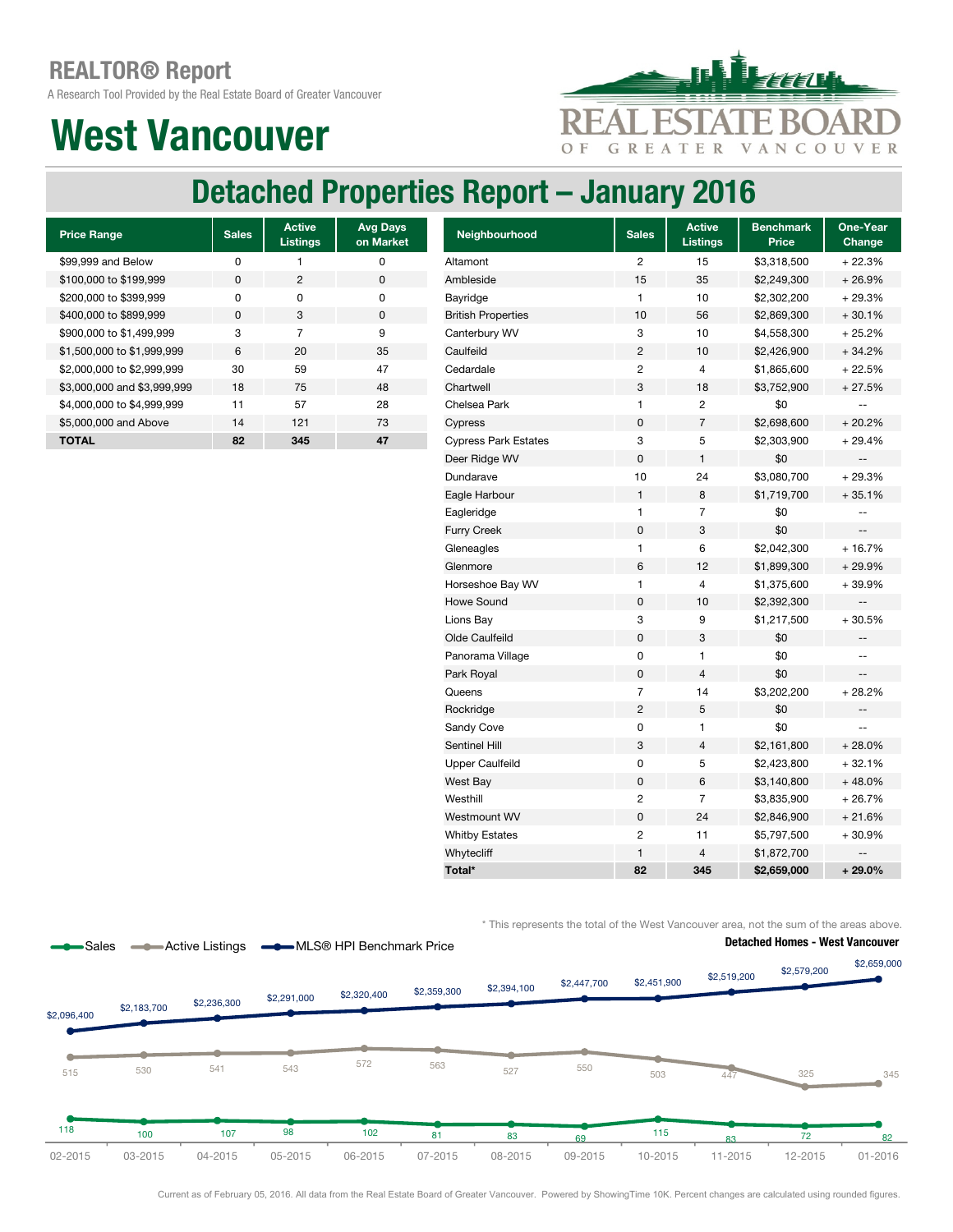A Research Tool Provided by the Real Estate Board of Greater Vancouver

## West Vancouver



## Condo Report – January 2016

| <b>Price Range</b>          | <b>Sales</b> | <b>Active</b><br><b>Listings</b> | <b>Avg Days</b><br>on Market |
|-----------------------------|--------------|----------------------------------|------------------------------|
| \$99,999 and Below          | O            | O                                | 0                            |
| \$100,000 to \$199,999      | <sup>0</sup> | $\Omega$                         | 0                            |
| \$200,000 to \$399,999      | 2            | 8                                | 211                          |
| \$400,000 to \$899,999      | 5            | 28                               | 132                          |
| \$900,000 to \$1,499,999    | 6            | 22                               | 68                           |
| \$1,500,000 to \$1,999,999  | 1            | 3                                | 74                           |
| \$2,000,000 to \$2,999,999  | 3            | 7                                | 3                            |
| \$3,000,000 and \$3,999,999 | <sup>0</sup> | 6                                | $\Omega$                     |
| \$4,000,000 to \$4,999,999  | U            | 4                                | ŋ                            |
| \$5,000,000 and Above       | <sup>0</sup> | 1                                | ŋ                            |
| Total                       | 17           | 79                               | 92                           |

| <b>Price Range</b>          | <b>Sales</b> | <b>Active</b><br><b>Listings</b> | <b>Avg Days</b><br>on Market | Neighbourhood               | <b>Sales</b>            | <b>Active</b><br><b>Listings</b> | <b>Benchmark</b><br>Price | One-Year<br>Change                                  |
|-----------------------------|--------------|----------------------------------|------------------------------|-----------------------------|-------------------------|----------------------------------|---------------------------|-----------------------------------------------------|
| \$99,999 and Below          | 0            | 0                                | 0                            | Altamont                    | 0                       | 0                                | \$0                       |                                                     |
| \$100,000 to \$199,999      | 0            | 0                                | $\pmb{0}$                    | Ambleside                   | 8                       | 26                               | \$614,500                 | $+16.4%$                                            |
| \$200,000 to \$399,999      | 2            | 8                                | 211                          | Bayridge                    | 0                       | 0                                | \$0                       |                                                     |
| \$400,000 to \$899,999      | 5            | 28                               | 132                          | <b>British Properties</b>   | 0                       | 0                                | \$0                       | ≕                                                   |
| \$900,000 to \$1,499,999    | 6            | 22                               | 68                           | Canterbury WV               | 0                       | 0                                | \$0                       | $\hspace{0.05cm} -\hspace{0.05cm} -\hspace{0.05cm}$ |
| \$1,500,000 to \$1,999,999  | 1            | 3                                | 74                           | Caulfeild                   | 0                       | 0                                | \$0                       | ≕                                                   |
| \$2,000,000 to \$2,999,999  | 3            | $\overline{7}$                   | 3                            | Cedardale                   | 0                       | 0                                | \$0                       | --                                                  |
| \$3,000,000 and \$3,999,999 | $\pmb{0}$    | 6                                | $\pmb{0}$                    | Chartwell                   | $\pmb{0}$               | $\pmb{0}$                        | \$0                       | ÷                                                   |
| \$4,000,000 to \$4,999,999  | 0            | $\overline{4}$                   | $\pmb{0}$                    | Chelsea Park                | 0                       | 0                                | \$0                       | --                                                  |
| \$5,000,000 and Above       | $\pmb{0}$    | $\mathbf{1}$                     | $\pmb{0}$                    | Cypress                     | $\pmb{0}$               | $\pmb{0}$                        | \$0                       | $\overline{\phantom{a}}$                            |
| Total                       | 17           | 79                               | 92                           | <b>Cypress Park Estates</b> | $\overline{\mathbf{c}}$ | 4                                | \$0                       | $\overline{\phantom{a}}$                            |
|                             |              |                                  |                              | Deer Ridge WV               | $\pmb{0}$               | 5                                | \$0                       |                                                     |
|                             |              |                                  |                              | Dundarave                   | $\overline{4}$          | 5                                | \$888,700                 | $+20.3%$                                            |
|                             |              |                                  |                              | Eagle Harbour               | 0                       | 0                                | \$0                       |                                                     |
|                             |              |                                  |                              | Eagleridge                  | 0                       | 0                                | \$0                       | --                                                  |
|                             |              |                                  |                              | <b>Furry Creek</b>          | 0                       | 0                                | \$0                       | --                                                  |
|                             |              |                                  |                              | Gleneagles                  | 0                       | 0                                | \$0                       | --                                                  |
|                             |              |                                  |                              | Glenmore                    | $\mathsf 0$             | 0                                | \$0                       | --                                                  |
|                             |              |                                  |                              | Horseshoe Bay WV            | 0                       | 1                                | \$0                       | --                                                  |
|                             |              |                                  |                              | <b>Howe Sound</b>           | 0                       | 0                                | \$0                       | --                                                  |
|                             |              |                                  |                              | Lions Bay                   | 0                       | $\pmb{0}$                        | \$0                       | --                                                  |
|                             |              |                                  |                              | Olde Caulfeild              | 0                       | 0                                | \$0                       | --                                                  |
|                             |              |                                  |                              | Panorama Village            | 0                       | 8                                | \$926,800                 | $+24.2%$                                            |
|                             |              |                                  |                              | Park Royal                  | 3                       | 26                               | \$863,400                 | $+22.7%$                                            |
|                             |              |                                  |                              | Queens                      | 0                       | 0                                | \$0                       | --                                                  |
|                             |              |                                  |                              | Rockridge                   | $\pmb{0}$               | $\mathsf 0$                      | \$0                       | $\overline{\phantom{a}}$                            |
|                             |              |                                  |                              | Sandy Cove                  | 0                       | 0                                | \$0                       | --                                                  |
|                             |              |                                  |                              | Sentinel Hill               | $\pmb{0}$               | 0                                | \$0                       | --                                                  |
|                             |              |                                  |                              | <b>Upper Caulfeild</b>      | 0                       | 0                                | \$0                       | --                                                  |
|                             |              |                                  |                              | West Bay                    | 0                       | 0                                | \$0                       | ۰.                                                  |
|                             |              |                                  |                              | Westhill                    | 0                       | 0                                | \$0                       | --                                                  |
|                             |              |                                  |                              | Westmount WV                | $\pmb{0}$               | 0                                | \$0                       | --                                                  |
|                             |              |                                  |                              | <b>Whitby Estates</b>       | 0                       | 4                                | \$0                       | --                                                  |
|                             |              |                                  |                              | Whytecliff                  | $\pmb{0}$               | $\pmb{0}$                        | \$0                       |                                                     |
|                             |              |                                  |                              | Total*                      | 17                      | 79                               | \$766,600                 | $+19.5%$                                            |

\* This represents the total of the West Vancouver area, not the sum of the areas above.



Current as of February 05, 2016. All data from the Real Estate Board of Greater Vancouver. Powered by ShowingTime 10K. Percent changes are calculated using rounded figures.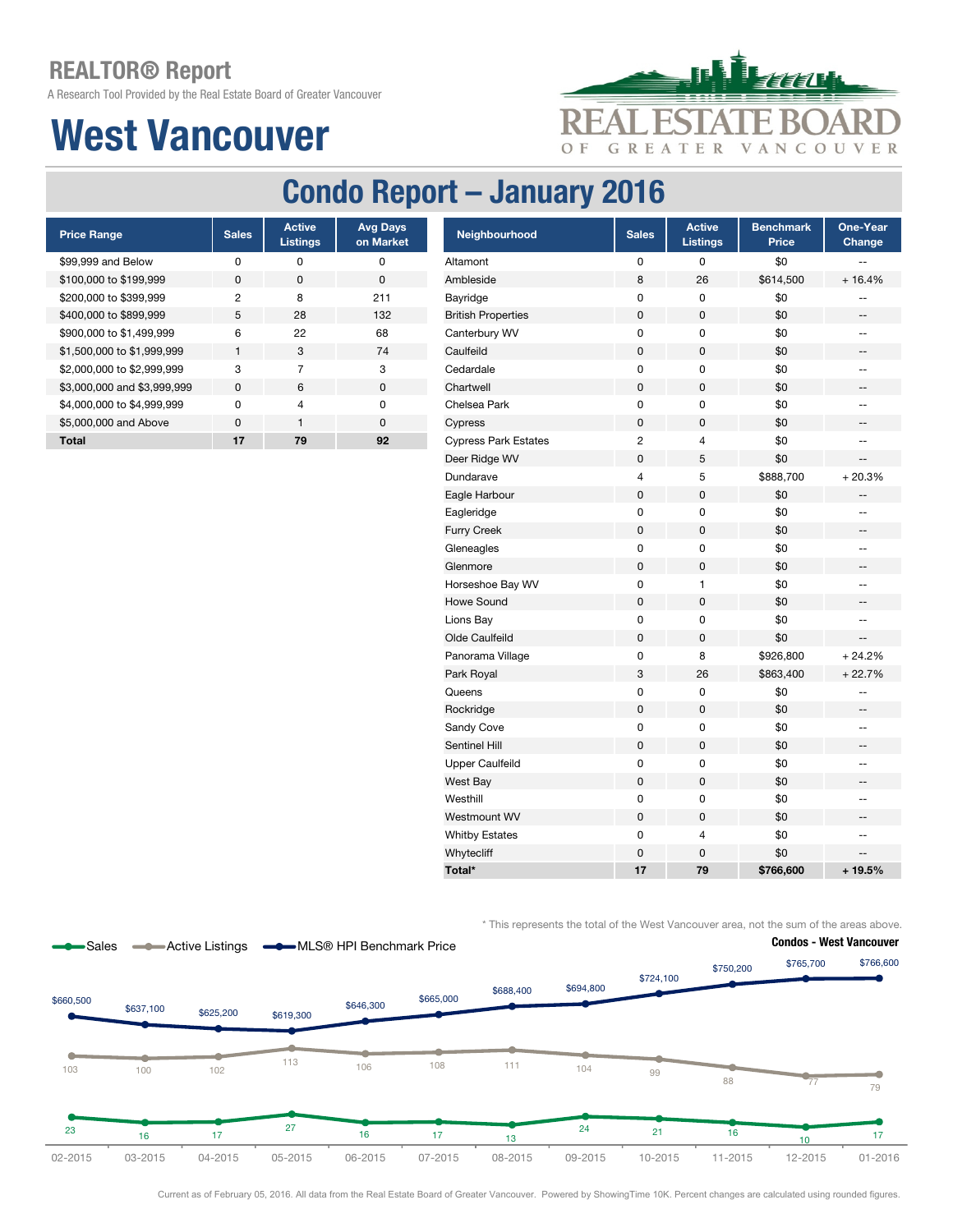A Research Tool Provided by the Real Estate Board of Greater Vancouver

## West Vancouver



## Townhomes Report – January 2016

| <b>Price Range</b>          | <b>Sales</b>   | <b>Active</b><br><b>Listings</b> | Days on<br><b>Market</b> |
|-----------------------------|----------------|----------------------------------|--------------------------|
| \$99,999 and Below          | ŋ              | ŋ                                | 0                        |
| \$100,000 to \$199,999      | <sup>0</sup>   | $\Omega$                         | ŋ                        |
| \$200,000 to \$399,999      | ŋ              | U                                | ŋ                        |
| \$400,000 to \$899,999      | <sup>0</sup>   | 3                                | ŋ                        |
| \$900,000 to \$1,499,999    | 3              |                                  | 4                        |
| \$1,500,000 to \$1,999,999  | $\mathfrak{p}$ | 2                                | 14                       |
| \$2,000,000 to \$2,999,999  |                | O                                | 1                        |
| \$3,000,000 and \$3,999,999 | $\Omega$       | 2                                | ŋ                        |
| \$4,000,000 to \$4,999,999  | ŋ              | O                                | ŋ                        |
| \$5,000,000 and Above       | <sup>0</sup>   | $\Omega$                         | ŋ                        |
| ΤΟΤΑL                       | 6              | 8                                |                          |

| <b>Price Range</b>          | <b>Sales</b>   | <b>Active</b><br><b>Listings</b> | Days on<br><b>Market</b> | Neighbourhood               | <b>Sales</b>   | <b>Active</b><br><b>Listings</b> | <b>Benchmark</b><br><b>Price</b> | <b>One-Year</b><br>Change |
|-----------------------------|----------------|----------------------------------|--------------------------|-----------------------------|----------------|----------------------------------|----------------------------------|---------------------------|
| \$99,999 and Below          | $\pmb{0}$      | $\pmb{0}$                        | $\pmb{0}$                | Altamont                    | $\pmb{0}$      | 0                                | \$0                              | $\overline{a}$            |
| \$100,000 to \$199,999      | 0              | $\pmb{0}$                        | $\pmb{0}$                | Ambleside                   | 1              | 0                                | \$0                              | --                        |
| \$200,000 to \$399,999      | $\pmb{0}$      | $\pmb{0}$                        | $\pmb{0}$                | Bayridge                    | 0              | 0                                | \$0                              | $\overline{\phantom{a}}$  |
| \$400,000 to \$899,999      | $\pmb{0}$      | 3                                | $\pmb{0}$                | <b>British Properties</b>   | $\pmb{0}$      | $\pmb{0}$                        | \$0                              | --                        |
| \$900,000 to \$1,499,999    | 3              | $\mathbf{1}$                     | $\overline{4}$           | Canterbury WV               | 0              | 0                                | \$0                              | --                        |
| \$1,500,000 to \$1,999,999  | $\overline{c}$ | $\overline{c}$                   | 14                       | Caulfeild                   | 0              | $\pmb{0}$                        | \$0                              | --                        |
| \$2,000,000 to \$2,999,999  | $\mathbf{1}$   | 0                                | $\mathbf{1}$             | Cedardale                   | 0              | $\mathbf{1}$                     | \$0                              | $\mathbf{u}$              |
| \$3,000,000 and \$3,999,999 | $\mathbf 0$    | $\overline{2}$                   | $\mathbf 0$              | Chartwell                   | $\pmb{0}$      | $\pmb{0}$                        | \$0                              | $\overline{\phantom{a}}$  |
| \$4,000,000 to \$4,999,999  | 0              | 0                                | $\pmb{0}$                | Chelsea Park                | $\pmb{0}$      | 1                                | \$0                              | $\overline{a}$            |
| \$5,000,000 and Above       | $\pmb{0}$      | 0                                | $\pmb{0}$                | Cypress                     | $\pmb{0}$      | 0                                | \$0                              | --                        |
| <b>TOTAL</b>                | 6              | 8                                | $\overline{\mathbf{r}}$  | <b>Cypress Park Estates</b> | 0              | 0                                | \$0                              | $\overline{\phantom{a}}$  |
|                             |                |                                  |                          | Deer Ridge WV               | $\mathbf{1}$   | $\mathbf 0$                      | \$0                              | --                        |
|                             |                |                                  |                          | Dundarave                   | 0              | 0                                | \$0                              | --                        |
|                             |                |                                  |                          | Eagle Harbour               | $\pmb{0}$      | $\mathsf 0$                      | \$0                              | $\qquad \qquad -$         |
|                             |                |                                  |                          | Eagleridge                  | 0              | 0                                | \$0                              | $\overline{\phantom{a}}$  |
|                             |                |                                  |                          | <b>Furry Creek</b>          | $\pmb{0}$      | $\overline{c}$                   | \$0                              | --                        |
|                             |                |                                  |                          | Gleneagles                  | 0              | $\pmb{0}$                        | \$0                              | $\frac{1}{2}$             |
|                             |                |                                  |                          | Glenmore                    | $\pmb{0}$      | $\mathbf 0$                      | \$0                              | --                        |
|                             |                |                                  |                          | Horseshoe Bay WV            | 0              | $\pmb{0}$                        | \$0                              | ÷-                        |
|                             |                |                                  |                          | Howe Sound                  | $\overline{c}$ | $\pmb{0}$                        | \$0                              | ÷                         |
|                             |                |                                  |                          | Lions Bay                   | 0              | $\pmb{0}$                        | \$0                              | --                        |
|                             |                |                                  |                          | Olde Caulfeild              | $\mathbf{1}$   | 0                                | \$0                              | --                        |
|                             |                |                                  |                          | Panorama Village            | 0              | $\pmb{0}$                        | \$0                              | --                        |
|                             |                |                                  |                          | Park Royal                  | $\pmb{0}$      | $\mathbf{1}$                     | \$0                              | --                        |
|                             |                |                                  |                          | Queens                      | 0              | $\pmb{0}$                        | \$0                              | $\overline{\phantom{a}}$  |
|                             |                |                                  |                          | Rockridge                   | $\mathsf 0$    | $\pmb{0}$                        | \$0                              | $\qquad \qquad -$         |
|                             |                |                                  |                          | Sandy Cove                  | 0              | $\pmb{0}$                        | \$0                              | $\overline{\phantom{a}}$  |
|                             |                |                                  |                          | Sentinel Hill               | $\pmb{0}$      | $\pmb{0}$                        | \$0                              | --                        |
|                             |                |                                  |                          | Upper Caulfeild             | $\mathbf{1}$   | 0                                | \$0                              | --                        |
|                             |                |                                  |                          | West Bay                    | $\pmb{0}$      | $\mathsf 0$                      | \$0                              | --                        |
|                             |                |                                  |                          | Westhill                    | 0              | 0                                | \$0                              | $\overline{\phantom{a}}$  |
|                             |                |                                  |                          | Westmount WV                | $\pmb{0}$      | $\pmb{0}$                        | \$0                              | --                        |
|                             |                |                                  |                          | <b>Whitby Estates</b>       | 0              | 3                                | \$0                              | $\frac{1}{2}$             |
|                             |                |                                  |                          | Whytecliff                  | $\pmb{0}$      | $\pmb{0}$                        | \$0                              | $\qquad \qquad -$         |
|                             |                |                                  |                          | Total*                      | 6              | 8                                | \$0                              | --                        |

\* This represents the total of the West Vancouver area, not the sum of the areas above.



Sales ———— Active Listings ———— MLS® HPI Benchmark Price

Townhomes - West Vancouver



Current as of February 05, 2016. All data from the Real Estate Board of Greater Vancouver. Powered by ShowingTime 10K. Percent changes are calculated using rounded figures.